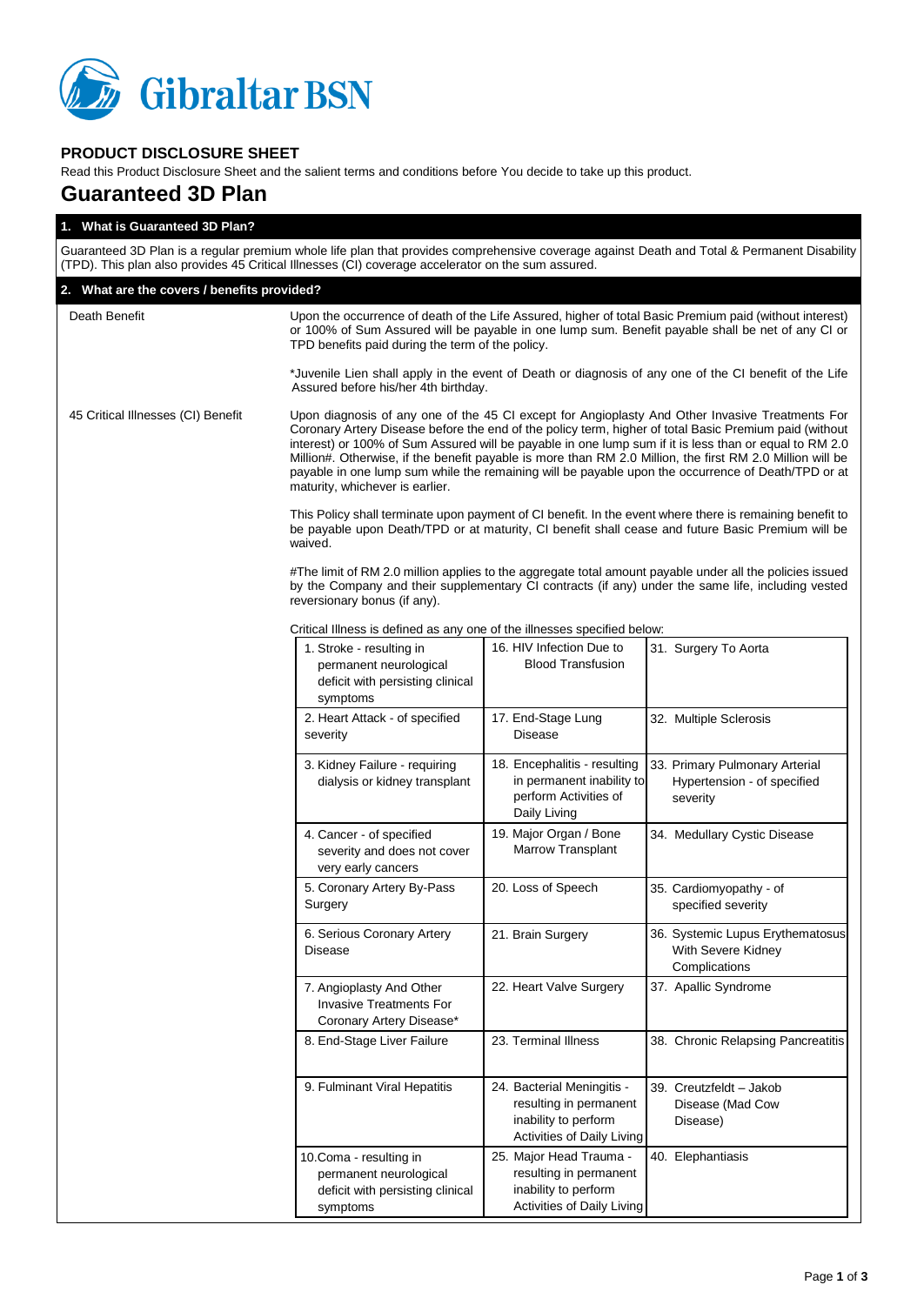|                                                                                                                                                                                                                                                                                                                                                                                                                                                                                                                                                                                  | 11. Benign Brain Tumour - of<br>specified severity                                                                                                                                                                                                                                                                                                                                                                                                                                                                                                                                                                                                                                                                                                          | 26. Chronic Aplastic<br>Anaemia - resulting in<br>permanent Bone                                                                 | 41. Full Blown AIDS                                                                                                                                                                                                                                                                                                                                                                                                                                                                                                          |  |  |
|----------------------------------------------------------------------------------------------------------------------------------------------------------------------------------------------------------------------------------------------------------------------------------------------------------------------------------------------------------------------------------------------------------------------------------------------------------------------------------------------------------------------------------------------------------------------------------|-------------------------------------------------------------------------------------------------------------------------------------------------------------------------------------------------------------------------------------------------------------------------------------------------------------------------------------------------------------------------------------------------------------------------------------------------------------------------------------------------------------------------------------------------------------------------------------------------------------------------------------------------------------------------------------------------------------------------------------------------------------|----------------------------------------------------------------------------------------------------------------------------------|------------------------------------------------------------------------------------------------------------------------------------------------------------------------------------------------------------------------------------------------------------------------------------------------------------------------------------------------------------------------------------------------------------------------------------------------------------------------------------------------------------------------------|--|--|
|                                                                                                                                                                                                                                                                                                                                                                                                                                                                                                                                                                                  | 12. Occupationally Acquired<br>Human<br>Immunodeficiency Virus<br>(HIV) Infection                                                                                                                                                                                                                                                                                                                                                                                                                                                                                                                                                                                                                                                                           | <b>Marrow Failure</b><br>27. Motor Neuron Disease<br>- permanent<br>neurological deficit with<br>persisting clinical<br>symptoms | 42. Loss of Independent<br>Existence                                                                                                                                                                                                                                                                                                                                                                                                                                                                                         |  |  |
|                                                                                                                                                                                                                                                                                                                                                                                                                                                                                                                                                                                  | 13. Blindness - Permanent<br>and Irreversible                                                                                                                                                                                                                                                                                                                                                                                                                                                                                                                                                                                                                                                                                                               | 28. Parkinson's Disease -<br>resulting in permanent<br>inability to perform<br><b>Activities of Daily</b><br>Living              | 43. Paralysis of Limbs                                                                                                                                                                                                                                                                                                                                                                                                                                                                                                       |  |  |
|                                                                                                                                                                                                                                                                                                                                                                                                                                                                                                                                                                                  | 14. Deafness - Permanent<br>and Irreversible                                                                                                                                                                                                                                                                                                                                                                                                                                                                                                                                                                                                                                                                                                                | 29. Alzheimer's Disease /<br>Severe Dementia                                                                                     | 44. Poliomyelitis                                                                                                                                                                                                                                                                                                                                                                                                                                                                                                            |  |  |
|                                                                                                                                                                                                                                                                                                                                                                                                                                                                                                                                                                                  | 15. Third Degree Burns - of<br>specified severity                                                                                                                                                                                                                                                                                                                                                                                                                                                                                                                                                                                                                                                                                                           | 30. Muscular Dystrophy                                                                                                           | 45. Progressive Scleroderma                                                                                                                                                                                                                                                                                                                                                                                                                                                                                                  |  |  |
| Total & Permanent Disability (TPD)<br><b>Benefit</b>                                                                                                                                                                                                                                                                                                                                                                                                                                                                                                                             | *For Angioplasty And Other Invasive Treatments For Coronary Artery Disease, payment is limited to<br>10% of Sum Assured and a maximum of RM25,000.<br>In the event of TPD of the Life Assured, higher of total Basic Premium paid (without interest) or 100%<br>of Sum Assured will be payable in one lump sum if it is less than or equal to RM 500,000. Otherwise, if<br>the benefit is more than RM 500,000 but less than or equal to RM 1.5 Million, the first RM 500,000 will<br>be payable in one lump sum, while the remaining balance will be payable in 2 equal annual<br>instalments**.<br>TPD Benefit starts from Life Assured's attainment of age 6 years and expires on the Policy Anniversary<br>on which the Life Assured's age is 65 years. |                                                                                                                                  |                                                                                                                                                                                                                                                                                                                                                                                                                                                                                                                              |  |  |
|                                                                                                                                                                                                                                                                                                                                                                                                                                                                                                                                                                                  | (occupational and/or health loading) at inception of policy.                                                                                                                                                                                                                                                                                                                                                                                                                                                                                                                                                                                                                                                                                                |                                                                                                                                  | In the event where there is remaining Sum Assured, the premium for the said remaining Sum Assured<br>shall continue to be payable on the respective due dates. The premium shall be based on the reduced<br>Sum Assured, the age of the Life Assured at inception of the Policy and any extra premiums charged<br>** The amount payable is the aggregate amount under all the policies issued by the Company and their<br>supplementary term assurance contracts (if any) under the same life, including vested reversionary |  |  |
| Surrender Benefit                                                                                                                                                                                                                                                                                                                                                                                                                                                                                                                                                                | bonus (if any). The total amount payable shall not exceed RM 1.5 Million.                                                                                                                                                                                                                                                                                                                                                                                                                                                                                                                                                                                                                                                                                   |                                                                                                                                  |                                                                                                                                                                                                                                                                                                                                                                                                                                                                                                                              |  |  |
| <b>Maturity Benefit</b>                                                                                                                                                                                                                                                                                                                                                                                                                                                                                                                                                          | Upon surrender of the policy, Basic Guaranteed Cash Value (if any) will be payable in one lump sum.<br>Upon maturity, higher of total Basic Premium paid (without interest) or 100% of Sum Assured will be<br>payable in one lump sum. Benefit payable shall be net of any CI or TPD benefits paid during the term<br>of the policy.                                                                                                                                                                                                                                                                                                                                                                                                                        |                                                                                                                                  |                                                                                                                                                                                                                                                                                                                                                                                                                                                                                                                              |  |  |
| 3. How much premium do I have to pay?                                                                                                                                                                                                                                                                                                                                                                                                                                                                                                                                            |                                                                                                                                                                                                                                                                                                                                                                                                                                                                                                                                                                                                                                                                                                                                                             |                                                                                                                                  |                                                                                                                                                                                                                                                                                                                                                                                                                                                                                                                              |  |  |
| The total premium that You have to pay and the policy terms may vary depending on the underwriting requirements of the insurance company:<br>The total premium that You have to pay: <rm xx,000.00=""> <annually><br/>Premium term: &lt;53&gt; years (Payable until age &lt;88&gt;)</annually></rm>                                                                                                                                                                                                                                                                              |                                                                                                                                                                                                                                                                                                                                                                                                                                                                                                                                                                                                                                                                                                                                                             |                                                                                                                                  |                                                                                                                                                                                                                                                                                                                                                                                                                                                                                                                              |  |  |
| 4.<br>What are the fees and charges that I have to pay?                                                                                                                                                                                                                                                                                                                                                                                                                                                                                                                          |                                                                                                                                                                                                                                                                                                                                                                                                                                                                                                                                                                                                                                                                                                                                                             |                                                                                                                                  |                                                                                                                                                                                                                                                                                                                                                                                                                                                                                                                              |  |  |
| The commission borne by You and paid from Your premium:<br><b>Policy Year</b>                                                                                                                                                                                                                                                                                                                                                                                                                                                                                                    | 1                                                                                                                                                                                                                                                                                                                                                                                                                                                                                                                                                                                                                                                                                                                                                           | 2<br>3                                                                                                                           | 5<br>4<br>6                                                                                                                                                                                                                                                                                                                                                                                                                                                                                                                  |  |  |
| Proportion of Premium Deducted for Commission                                                                                                                                                                                                                                                                                                                                                                                                                                                                                                                                    | $X\%$<br>$X\%$                                                                                                                                                                                                                                                                                                                                                                                                                                                                                                                                                                                                                                                                                                                                              | $X\%$                                                                                                                            | $X\%$<br>X%<br>X%                                                                                                                                                                                                                                                                                                                                                                                                                                                                                                            |  |  |
| 5.<br>What are some of the key terms and conditions that I should be aware of?                                                                                                                                                                                                                                                                                                                                                                                                                                                                                                   |                                                                                                                                                                                                                                                                                                                                                                                                                                                                                                                                                                                                                                                                                                                                                             |                                                                                                                                  |                                                                                                                                                                                                                                                                                                                                                                                                                                                                                                                              |  |  |
| Importance of disclosure - You must disclose all important facts that will affect You and / or Life Assured's risk profile, such as occupation<br>$\bullet$<br>and age correctly.<br>Free Look Period - You have the right to return this Policy within fifteen (15) days after We deliver it to You, if, for any reasons, You are not<br>$\bullet$<br>satisfied with this Policy. If returned, the Policy will be considered void from the beginning and any premium paid, without interest, will be<br>refunded to You less any medical examination fee incurred by Us.        |                                                                                                                                                                                                                                                                                                                                                                                                                                                                                                                                                                                                                                                                                                                                                             |                                                                                                                                  |                                                                                                                                                                                                                                                                                                                                                                                                                                                                                                                              |  |  |
| $\bullet$<br>is no cash value available.<br>$\bullet$<br>assessment. Please call Our customer service representative who will guide You or Your representatives in filing the claims.                                                                                                                                                                                                                                                                                                                                                                                            |                                                                                                                                                                                                                                                                                                                                                                                                                                                                                                                                                                                                                                                                                                                                                             |                                                                                                                                  | Grace Period - A period of thirty-one (31) days from its due date (inclusive) will be allowed for payment of each premium due, during which<br>period this Policy shall remain in-force. If any premium remains unpaid at the end of the Grace Period, this Policy shall be terminated if there<br>Upon claim, You or Your representatives will be required to submit a written notice to Us. Any delay in doing so may affect Our claim                                                                                     |  |  |
| Note: This list is non-exhaustive. Please refer to the Policy Contract for the terms and conditions under this Policy.                                                                                                                                                                                                                                                                                                                                                                                                                                                           |                                                                                                                                                                                                                                                                                                                                                                                                                                                                                                                                                                                                                                                                                                                                                             |                                                                                                                                  |                                                                                                                                                                                                                                                                                                                                                                                                                                                                                                                              |  |  |
| 6.<br>What are the major exclusions under this plan?                                                                                                                                                                                                                                                                                                                                                                                                                                                                                                                             |                                                                                                                                                                                                                                                                                                                                                                                                                                                                                                                                                                                                                                                                                                                                                             |                                                                                                                                  |                                                                                                                                                                                                                                                                                                                                                                                                                                                                                                                              |  |  |
| If the life assured, within one (1) year from the Issue Date or from the date of last reinstatement, dies or total and permanent disability resulted<br>$\bullet$<br>directly or indirectly from attempting suicide while sane or insane, the liability of the Company shall be limited to the amount of the premium<br>paid, without interest as at the Issue Date or date of last reinstatement respectively.<br>The company shall not pay the Critical Illness benefit if the Critical Illness is directly or indirectly, wholly or partly caused by or results:<br>$\bullet$ |                                                                                                                                                                                                                                                                                                                                                                                                                                                                                                                                                                                                                                                                                                                                                             |                                                                                                                                  |                                                                                                                                                                                                                                                                                                                                                                                                                                                                                                                              |  |  |
|                                                                                                                                                                                                                                                                                                                                                                                                                                                                                                                                                                                  |                                                                                                                                                                                                                                                                                                                                                                                                                                                                                                                                                                                                                                                                                                                                                             |                                                                                                                                  |                                                                                                                                                                                                                                                                                                                                                                                                                                                                                                                              |  |  |